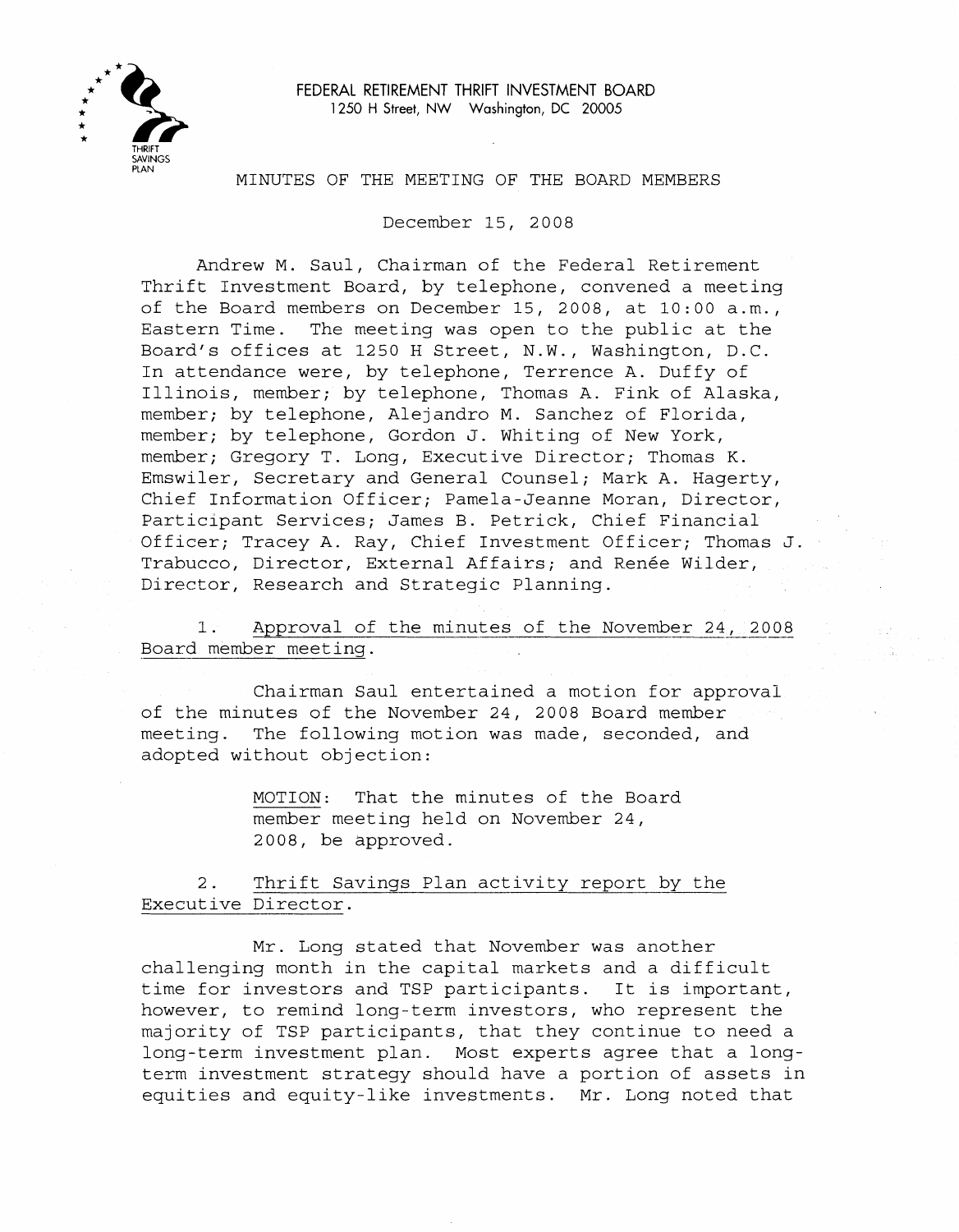this is <sup>a</sup> difficult time, but the Agency is doing its best to communicate with participants in order to help them endure this challenging period.

Mr. Long noted that a discussion of the Agency's Web site will be added to the May Board meeting agenda. Mr. Long selected May because this meeting will be in-person and will facilitate <sup>a</sup> live demonstration.

a. Monthly Participant Activity Report

Ms. Wilder then reviewed the report on TSP statistics. See ~Thrift Savings Fund [Statistics](\\Tib-web\frtib-apps\oas\Websites\_Prod-Support\Remote-Sites\ChgReq-FRTIB-Public\mm-2008Dec\MM-2008Dec-Att1FundStatistics)["](http://www.frtib.gov/pdf/minutes/MM-2008Dec-Att1FundStatistics.pdf) (attached). In November, the Plan balance fell below \$200 billion from its high in May of \$234 billion. Given the steep declines in the equity markets, this drop was not unexpected, but it is certainly not the way the Agency would like to see things go. Ms. Wilder also noted that the Plan's participation rate declined slightly to 84.4 percent from <sup>85</sup> percent. The current participation rate is the lowest it is has been since September of 1997. The current number of participants is 3.9 million.

Overall, the number of loans has been <sup>a</sup> bit higher than in 2007 but, relative to other plans and considering the growing participant base, loan and withdrawal activity has been better than expected. Participants were, for the most part, keeping their money in the TSP. During November, the active duty participation rate held steady at 36.3 percent, and the overall participation rate for uniformed services held at 27.4 percent.

b. Legislative Report

Mr. Trabucco reported on two key items. First, the new leaders of the House Committee on Oversight and Government Reform have been determined. Edolphus Towns of New York will be the new chairman, and Darrell Issa of California will be the new ranking member. These changes are <sup>a</sup> result of Congressman Waxman moving to the Committee on Energy and Commerce and Congressman Davis retiring. By way of background, Congressman Issa has been fairly active for the last six months of the Committee, but he has not been focused on the TSP. Similarly, Congressman Towns has also been a subcommittee chairman for some time, but his focus has not been in the benefits area. The Agency will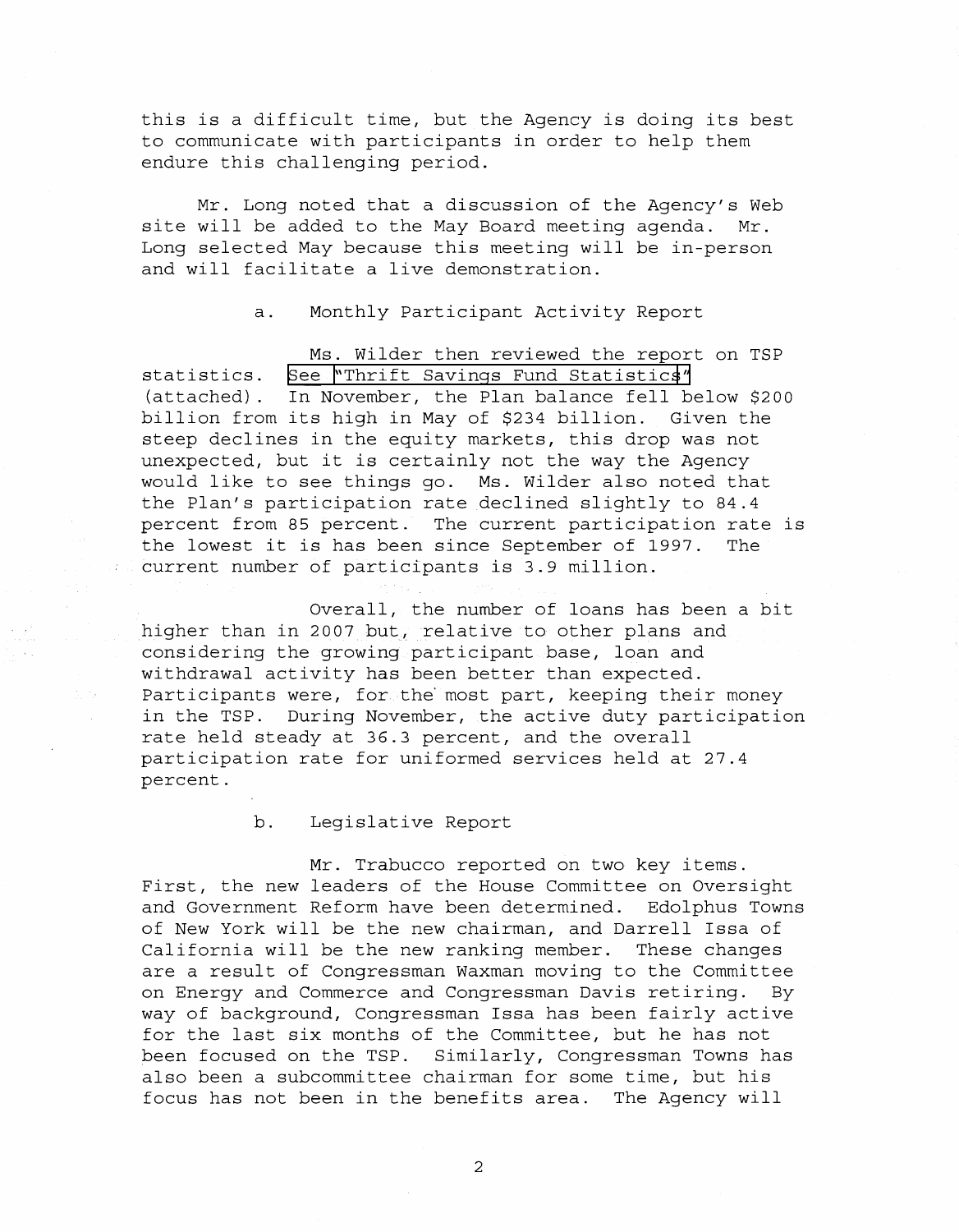be meeting with the new staff they assemble to understand their interests and to discuss the Agency's activities with the 111th Congress.

Second, last week the Agency received <sup>a</sup> visit from <sup>a</sup> member of the President-elect's transition team. He was very professional and had done his homework. His questions were focused on two areas: governance (including the current situation regarding Board nominations) and future changes to the TSP including those proposed in H.R. 1108 which passed the House this year but did not pass the Senate.

Regarding the Board member nominations, Mr. Trabucco advised the representative from the Presidentelect's team of the institutional concern with the fact that not one of the five Board members is now serving in <sup>a</sup> term. All Board members are in holdover status. Mr. Trabucco advised him that this situation is unprecedented. During the transition from Clinton to Bush, there were two members serving in terms. The Agency advised the Clinton administration about its concern with that situation and on January 3, 2001, the Clinton team made two additional recess appointments. This brought the number of members .serving in terms on the Board to four during the transition.

Mr. Trabucco noted that the Agency's enabling legislation set-up staggered terms to support policy continuity and ongoing institutional knowledge. These goals would be frustrated if five new Board members were appointed simultaneously.

Over the past year-and-a-half, the Agency appeared to be making progress with the renomination of three Board members in May 2007, and their bipartisan Senate Committee approval in May 2008. The nominations were even hotlined in the Senate where they were included with a large group of nominees scheduled for Senate votes just days before the Memorial Day recess. However, the Senate leadership pulled just those three nominations from the list, and they have been stalled ever since.

The Agency has advised the Senate leadership and the Bush administration of its concern. The Agency has also advised the incoming Obama administration. Employee Thrift Advisory Council members have also written to the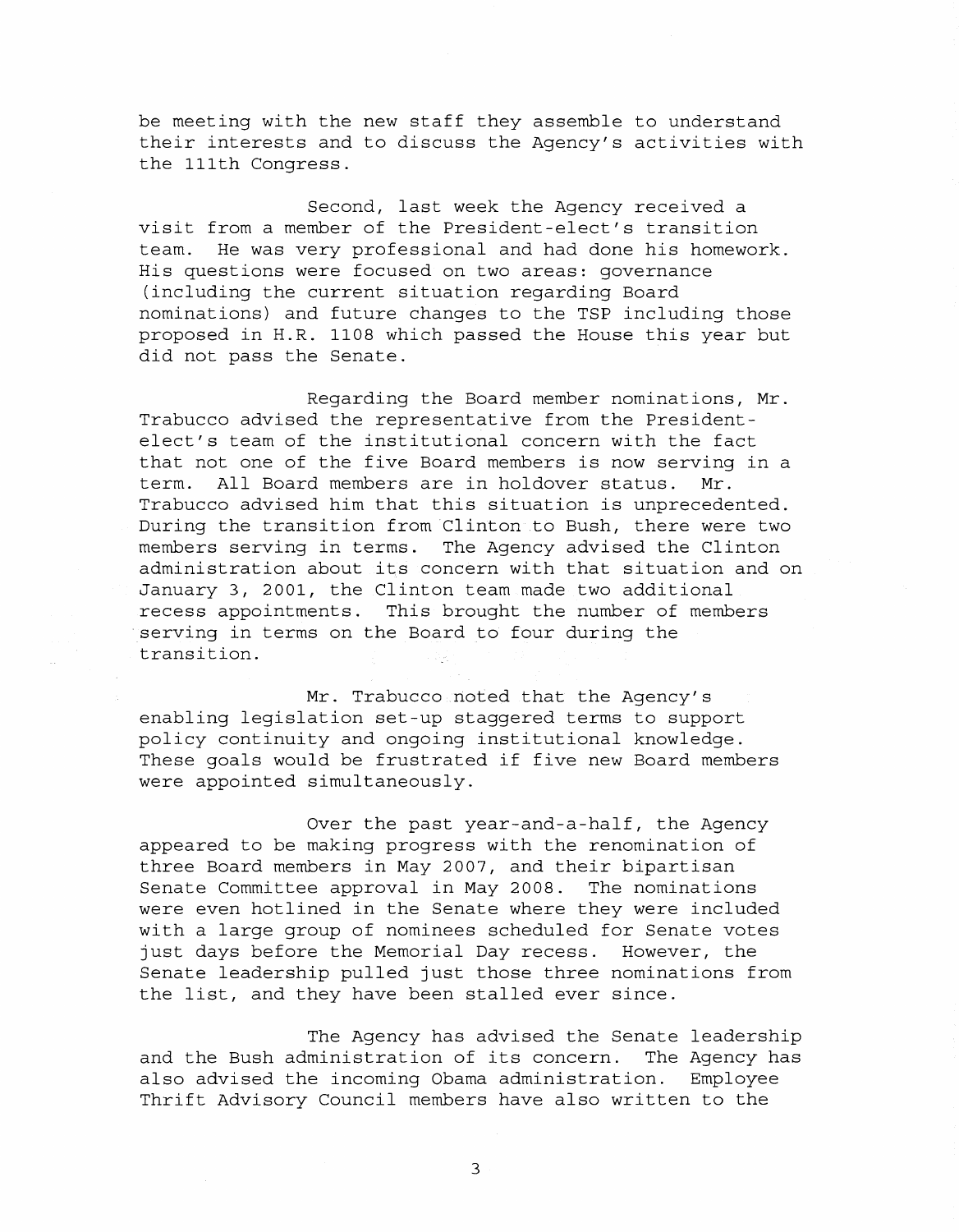Senate leadership and are now actively advising the transition team of their support for the Board nominees. Mr. Trabucco noted that, although the hour is late, it is his hope that this situation can be addressed in the next few weeks.

With regard to H.R. 1108, Mr. Trabucco advised the transition team representative that two major provisions - automatic enrollment and L Fund default investments - were requested by the Board, and that the Agency is currently surveying participants on the Roth and mutual fund window proposals. Finally, Mr. Trabucco noted that there are some additional matters that the Agency would like to address in legislation after the 111th Congress convenes in January, and, as expected, the legislation is reintroduced.

Mr. Long commended Mr. Trabucco on his report and reiterated the institutional concern regarding the possibility of <sup>a</sup> complete turnover of Board members and the Agency's interest in the favorable piece of legislation  $- H.R. 1108.$ 

## c. Investment Performance Review

Ms. Ray reviewed the December 9, 2008 memorandum (attached), entitled "November 2008 [Performance](http://www.frtib.gov/pdf/minutes/MM-2008Dec-Att2PerformanceReview.pdf) Review - G, F, C, S, I, and L Funds." During November, the small-mid cap fund outperformed the BGI Fund by 18 basis points and, year-to-date, has outperformed the Fund by 43 basis points as <sup>a</sup> result of the sampling technique used by the Fund.

The International Fund underperformed by 115 basis points. That was due to <sup>a</sup> fair value adjustment on October 31. Because there was no fair value adjustment on November 30, the year-to-date performance is unaffected, and the tracking error is <sup>a</sup> positive <sup>22</sup> basis points. This is due to the tax effect in the Fund.

Year-to-date, the Fixed Income Fund has a tracking error of <sup>17</sup> basis points. This is due to sampling and also to a class action settlement that was in January.

In looking at trading activity, Ms. Ray noted that in October, the I Fund had a \$8.9 million credit which was 58 basis points. As <sup>a</sup> result of the volatile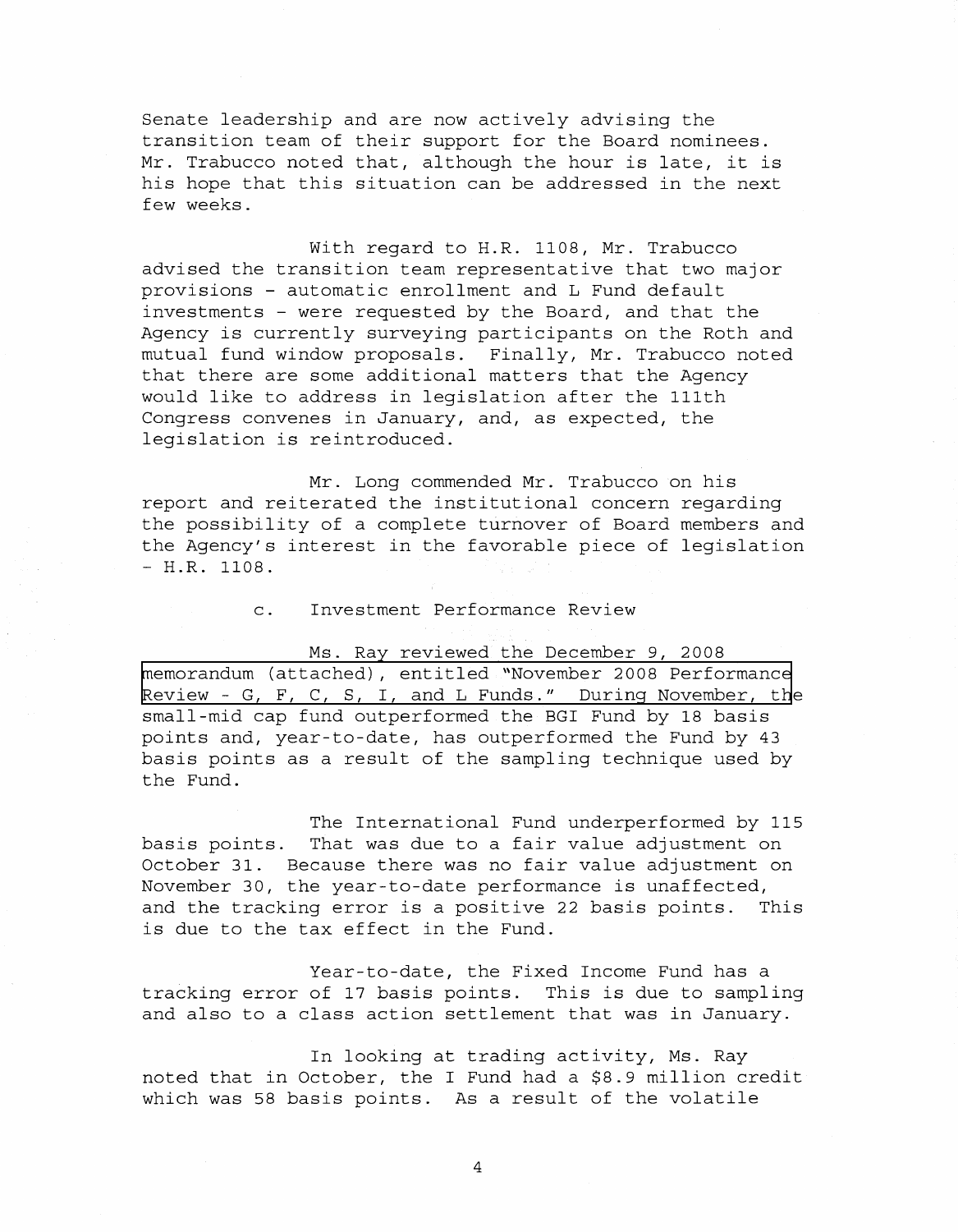market conditions, in November, the I Fund's trading costs were \$6.3 million which cost 63 basis points.

The <sup>G</sup> Fund rate fell relatively dramatically in the month of December. The rate fell 100 basis points from 3.75 percent to 2.75 percent. This is <sup>a</sup> result of what happened to Treasury rates during the month of November. Ten-year Treasury note rates fell from 3.96 percent to 2.92 which was a 100 basis points drop. There was a similar drop in the 30-year Treasury rates as well.

In November, the TSP funds continued October's negative performance. However, despite the overall losses in November, the results were worse in the middle of the month. For example, at the lows near November 20, the C Fund was down 22 percent, the S Fund was down 28 percent, and the I Fund was down 19 percent. However, there was <sup>a</sup> very sharp rally during the last five days of the month which brought the Funds to the final returns listed in the report.

Ms. Ray reported that month-to-date for December, the market has been mostly unchanged. The C Fund is down 1.7 percent, the <sup>S</sup> Fund is down 1.2 percent and the <sup>I</sup> Fund continues its outperformance of the equity funds at 2.9 percent. Most of these gains in the I Fund are due to the falling dollar; so far, the dollar has been very weak in December.

The F Fund had a positive 3.3 percent return and that was the best month for the F Fund since June of 1995. This is <sup>a</sup> reflection of what happened in the Treasury bond rates and the fact that the credit part of the sector has improved relative to the rest of the year.

Looking at the <sup>L</sup> Funds, as expected, when the markets are down, the L 2040 Fund performed the worst, and the L Income Fund performed the best. Interfund transfer activity fell dramatically from 268,000 transactions in October to 112,000 in November. This activity was due primarily to money leaving the Funds and going into the G Fund. Ms. Ray noted that almost \$1 billion was transferred into the <sup>G</sup> Fund.

Mr. Whiting then requested that Mr. Long and his team focus on the health and financial performance of the Agency's annuity providers. He stated that, though he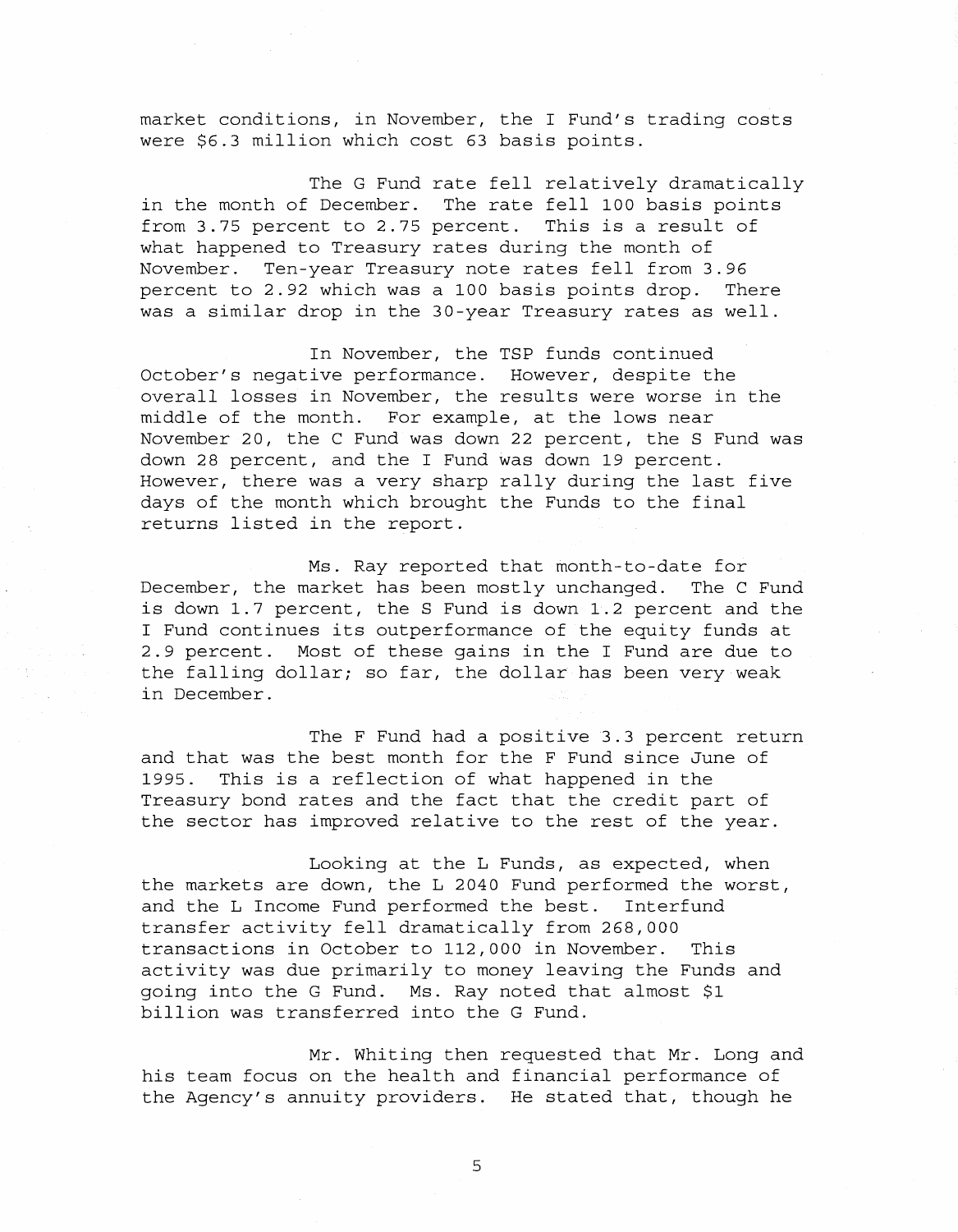knows that the Agency monitors annuity vendor performance, he believes it would be prudent to focus on this issue <sup>a</sup> bit more.

Mr. Long noted that the Agency's annuity provider is MetLife. The Agency hired MetLife via <sup>a</sup> competitive bidding process, and the Agency formally reviews its vendors', including MetLife's, financials on <sup>a</sup> quarterly basis. Mr. Long is going to work with Mr. Petrick and draft <sup>a</sup> report which addresses requiring the Agency's annuity vendor to be licensed in each state. Ms. Moran added that the Agency has been talking to MetLife about this.

Mr. Whiting noted that he did not have any specific concerns about MetLife's financial health. He stated it would be interesting for him to understand more about qualification and state insurance funds.

On a vote taken by the Secretary before the meeting, the members closed the meeting at 10:19 a.m. for a discussion of personnel.

5. Closed Session.

At 10:27, upon completion of the. closed session, the members reconvened the open portion of meeting.

Whereupon, there being no further business, the following motion was made, seconded, and adopted without objection and Chairman Saul adjourned the meeting at 10:27 a.m.

MOTION: That this meeting be adjourned.

Secretary

Attachments

1. Thrift Savings Fund [Statistics](http://www.frtib.gov/pdf/minutes/MM-2008Dec-Att1FundStatistics.pdf)